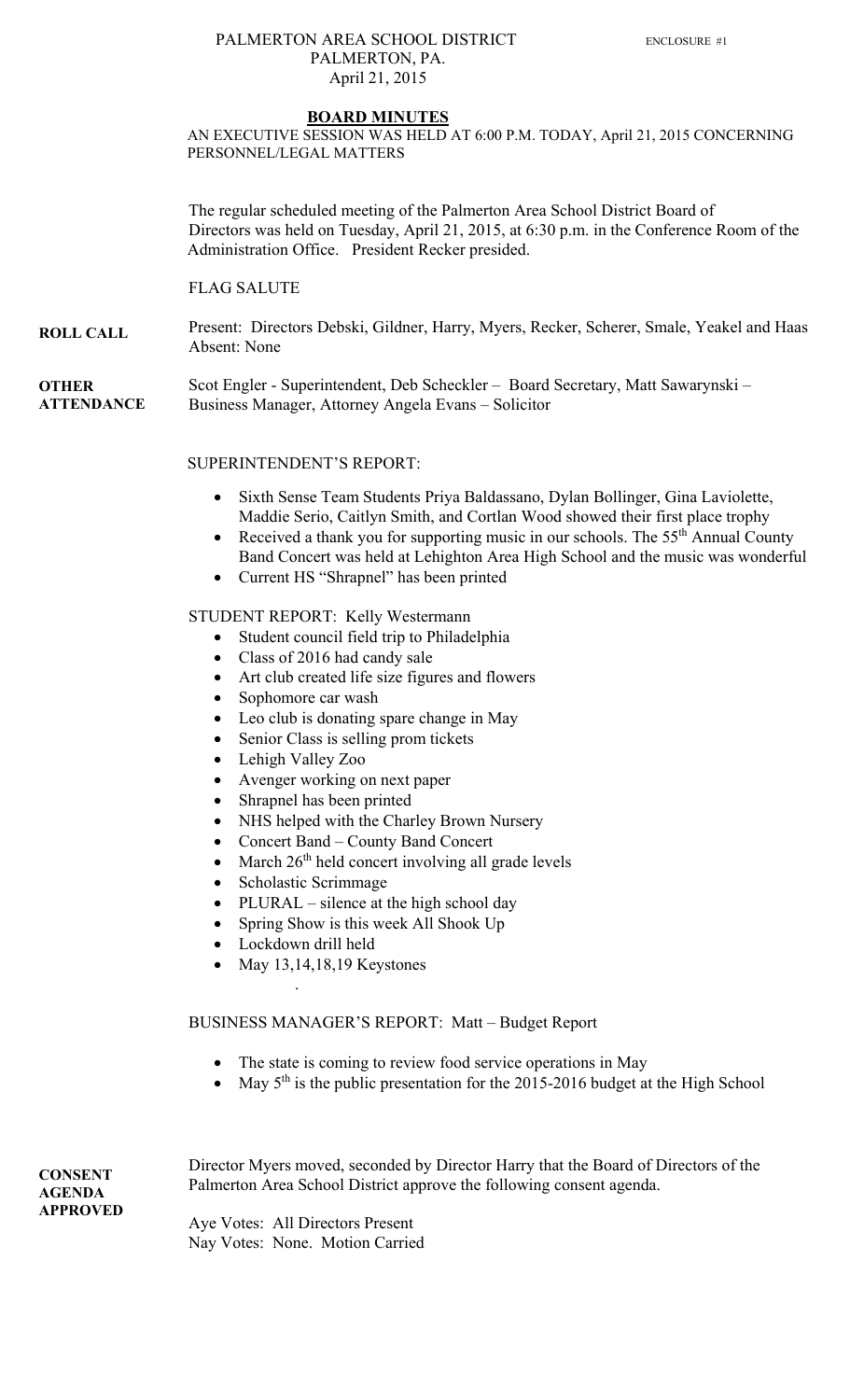## April 21, 2015

# **Consent Agenda**

| <b>MINUTES</b>                                | Approve the minutes from the March 17, 2015 meeting.<br>(attachments on file)                                                                                                                                                                                                                                                 |                                      |                                      |                                      |  |
|-----------------------------------------------|-------------------------------------------------------------------------------------------------------------------------------------------------------------------------------------------------------------------------------------------------------------------------------------------------------------------------------|--------------------------------------|--------------------------------------|--------------------------------------|--|
| <b>FINANCIAL</b><br><b>REPORTS</b>            | Approve the financial reports listed below: (attachments on file)<br><b>TREASURER'S REPORTS</b><br>$\bullet$<br><b>ACCOUNTS PAYABLE</b><br>$\bullet$<br><b>BUDGET TRANSFERS</b><br>٠<br><b>GRANTS</b><br>$\bullet$                                                                                                            |                                      |                                      |                                      |  |
| <b>RETIREMENT</b>                             | Accept the retirement of Karen Keck at the end of the 2014-2015 school year.                                                                                                                                                                                                                                                  |                                      |                                      |                                      |  |
| <b>COACH</b>                                  | Approve Austin Cseh as Varsity Football Assistant Coach at the rate of \$3,947 for the 2015-<br>2016 school year.                                                                                                                                                                                                             |                                      |                                      |                                      |  |
| <b>SUBSTITUTE</b><br><b>AIDE</b>              | Approve Jennifer Figueroa as a Substitute Secretary and Substitute Instructional Aide<br>effective April 22, 2015.                                                                                                                                                                                                            |                                      |                                      |                                      |  |
| <b>SUMMER</b><br><b>EMPLOYEES</b>             | Approve the following summer employees at the rate of \$7.25/hour, 28 hours/week, effective<br>June 15, 2015 through August 20, 2015:<br>• Ben Winn<br>Lindsay Stasko<br>$\bullet$<br>Kylee Tirado<br>$\bullet$<br>Jenna Haydt                                                                                                |                                      |                                      |                                      |  |
| <b>TUITION RE-</b><br><b>IMBURSEMENT</b>      | Approve the attached tuition reimbursements.                                                                                                                                                                                                                                                                                  |                                      |                                      |                                      |  |
| <b>DONATION</b>                               | Approve the donation of the old High School Wrestling mats to the High School Parents'<br>Club                                                                                                                                                                                                                                |                                      |                                      |                                      |  |
| <b>FIELD TRIP</b>                             | Approve the field trip for the High School Environmental Club, chaperoned by David<br>Kellerman and parent, to Smithsonian Museum in Washington DC on April 29, 2015 at the<br>cost to the district for a Substitute Teacher.                                                                                                 |                                      |                                      |                                      |  |
| <b>CONTRACT</b>                               | Contract of Agreement – Main Street Leasing – bus transportation for the Environmental<br>Club field trip to Washington DC on April 29, 2015.                                                                                                                                                                                 |                                      |                                      |                                      |  |
| <b>COOLER/</b><br><b>FREEZER</b>              | Approve the purchase and installation of a new Remote Walk In Combination Cooler<br>Freezer at the SS Palmer Elementary School at a cost of \$18,708.65 to be paid from the<br>Cafeteria Fund. Installation will take place following students last day of lunches at the end<br>of 2014-15 school year. (attachment on file) |                                      |                                      |                                      |  |
|                                               | Approve the 3 year contract with Gorman & Associates, P.C. for audit services at the<br>following rates:                                                                                                                                                                                                                      |                                      |                                      |                                      |  |
| <b>AUDIT SERVICES</b>                         |                                                                                                                                                                                                                                                                                                                               | 2014-2015                            | 2015-2016                            | 2016-2017                            |  |
|                                               | <b>Audit Fee</b><br>Single Audit Fee (if required)<br><b>AFR</b> Fee<br>Hourly Rate for additional services                                                                                                                                                                                                                   | \$21,400<br>\$2,550<br>\$875<br>\$75 | \$21,400<br>\$2,550<br>\$875<br>\$75 | \$21,500<br>\$2,600<br>\$875<br>\$75 |  |
| <b>JANITORIAL</b><br><b>BIDS</b>              | Award the Janitorial/Lighting Bids - \$45,005.99 (attachment on file)                                                                                                                                                                                                                                                         |                                      |                                      |                                      |  |
| <b>FALL SPORTS &amp;</b><br><b>ATHLETICAL</b> | Approve the Fall Sports & Athletic Medical - $$21,642.67$ (attachment on file)                                                                                                                                                                                                                                                |                                      |                                      |                                      |  |
| <b>BIDS</b>                                   | <b>End of Consent Agenda</b>                                                                                                                                                                                                                                                                                                  |                                      |                                      |                                      |  |
|                                               | Director Smale moved, seconded by Director Myers that the Board of Directors of Palmerton                                                                                                                                                                                                                                     |                                      |                                      |                                      |  |

Area School District approve Kathi Anderson as an Instructional Aide effective April 27, 2015